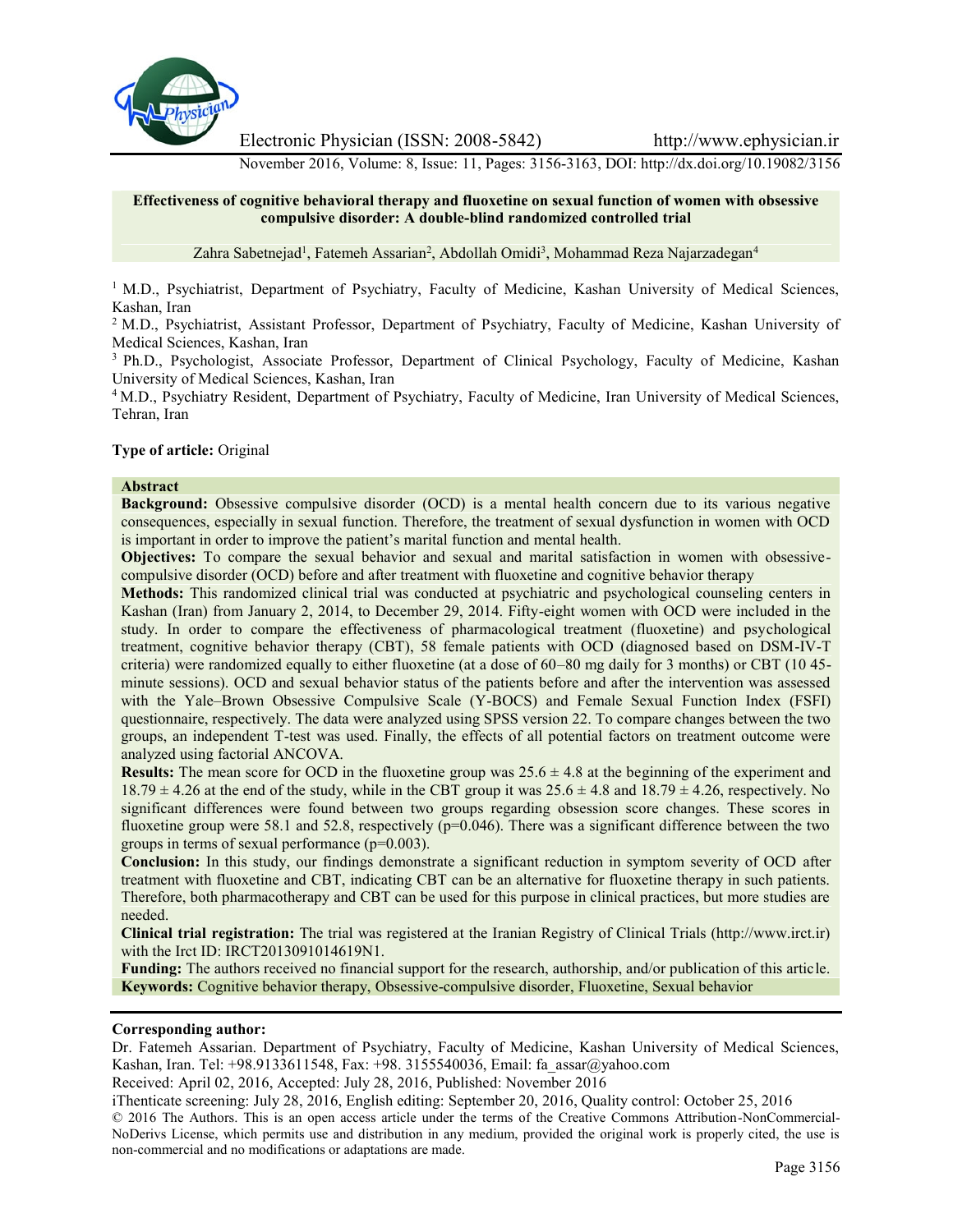# **1. Introduction**

Based on DSM IV-TR criteria, obsessive–compulsive disorder (OCD) is an anxiety disorder described by recurrent or unrelenting thoughts, impulses, or images that are experienced as disturbing or distressing (obsessions) and repetitive behaviors or mental acts (compulsions) often performed in response to anxiety caused by an obsession (1). This disorder is a debilitating condition that causes low quality of life in many aspects, including sexual dysfunction (2-7). According to recent epidemiologic studies, the prevalence of OCD in the United States is estimated at approximately 2%–3% (2, 4). Currently, pharmacotherapy with selective serotonin reuptake inhibitors (SSRIs) and cognitive-behavioral therapy (CBT) are considered effective treatments among adults and children, suggesting that CBT is associated with greater effects than SSRIs alone (4, 5). On the other hand, some studies have shown that treatment with SSRIs and CBT had a similar effect on mild to moderate symptoms of OCD (5, 6). In people over the age of 18, SSRIs (including Fluoxetine, Fluvoxamin, Paroxetine, and Sertraline) are used for treatment; in such cases, the required dose for the treatment is higher than the doses needed to treat depression (7). One of the common side effects of SSRIs is sexual dysfunction, which clinically can be manifested as delayed ejaculation in men, delayed orgasm or anorgasmia in women, and decreased libido (4). Their negative impact on a patient's quality of life may lead to rejection of treatment by the patient (8) and subsequent relapse of the disease (9). Because one of the most important factors in marital happiness and good quality of life is sexual relationships and pleasure, an unsatisfactory sexual life can cause a feeling of deprivation, frustration, and lack of safety and eventually marital disruption and divorce (10). Considering the high prevalence of sexual and marital problems in patients with OCD and the side effects of pharmacotherapy with SSRIs as a single treatment for this disorder, the present study was designed to compare the effect of pharmacotherapy (fluoxetine) and CBT on OCD score and increasing sexual behavior in such patients.

# **2. Material and Methods**

# *2.1. Trial design*

This prospective single blinded randomized trial was conducted in psychiatric and psychological counseling centers in Kashan (Iran) from January 2, 2014, to December 29, 2014.

# *2.2. Participants*

After approving of the study by the Ethical Committee of Kashan University of Medical Sciences and obtaining informed consent from all the patients after a full explanation of the nature of the treatment trial, 58 female (18–52 y) outpatients with the diagnosis of OCD according to the DSM IV-TR were recruited through permuted block randomization in two equal groups to receive either fluoxetine or CBT.



**Figure 1.** CONSORT diagram depicting flow of study participants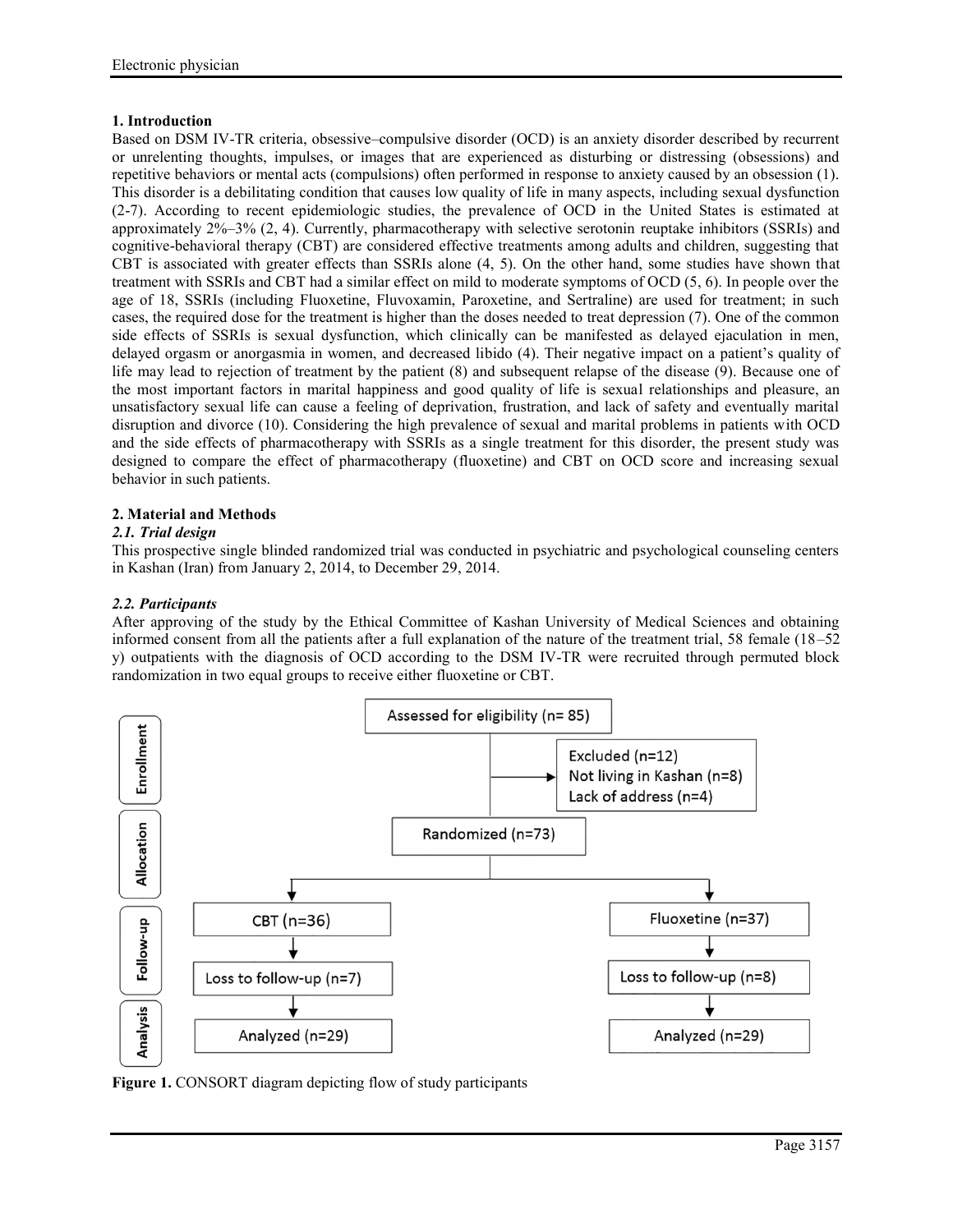Sample size was calculated at 29 in each group based on the sexual dysfunction prevalence (50%–80%) in patients treated with SSRIs (13) and sexual dysfunction in OCD (26%) (8) and confidence interval of 95% and power of 90%. In Figure 1, a CONSORT diagram depicting the flow of study participants is shown.

## *2.3. Selection criteria*

For data collection, all married women who were diagnosed with OCD through clinical interview based on DSM IV-TR, referred to psychiatric and psychological counseling centers in Kashan during the study period, were considered. All cases that met the following criteria were excluded from the study: disorders of axis I and II comorbidity based on a clinical interview with the exception of sexual dysfunction, psychotic symptoms, a history of sexual dysfunction before the recent period of the disease, endocrine disorders (e.g., thyroid dysfunction and diabetes), localized genital problems (e.g., bacterial vaginosis and pelvic infections), hypogonadism, cardiovascular disease (e.g., angina pectoris, myocardial infarction), renal dysfunction, neurological disorders (e.g., stroke, spinal cord injuries, pelvic autonomic neuropathy), use of any psychiatric medication during the last month, history of previous abdominal or pelvic surgery, which caused sexual disturbances (e.g., Oophorectomy, uterus prolapsed surgery) and use of any other drugs that cause sexual dysfunction. If any patient in the last three months had each of the mentioned criteria, they have been excluded from the study.

## *2.4. Measuring tools*

## *2.4.1. Yale-Brown Obsessive Compulsive Scale*

This rating scale was designed in the late 1980s to rate the severity and type of symptoms in patients with OCD. In general, the items depend on the patient's report; however, the final rating is based on the clinical judgment of the interviewer. Rate the characteristics of each item (64 items in total, including obsessions such as contamination, aggressive, sexual, religious, somatic, etc. and compulsions such as cleaning, checking, ordering, arranging, counting, etc.) during the prior week up until and including the time of the interview. Scores should reflect the average (mean) occurrence of each item for the entire week (PDF). A severity scale is a semistructured clinical scale with 10 questions to measure the presence and severity of obsessive-compulsive symptoms during the prior week up until and including the time of the interview (11). A 10-item scale, each item rated from 0 (no symptoms) to 4 (extreme symptoms), yields a total possible score range from 0 to 40. Scores for diagnosis of OCD typically are in the range of 16–30, and 16 is the appropriate threshold for drug therapy. Reported validity and internal consistency coefficient for this scale was 98% and 89%, respectively (12). In Iran, the reliability of the scale was reported 0.84 after test–re-test within two weeks (12).

## *2.4.2. Female Sexual Function Index (FSFI) questionnaire*

This tool consists of 19 questions and was designed in 2000 by Rosen et al. (13). Mohammadi et al. in 2008 standardized the test and reliability for each of the six domains of the scale, and the whole test was calculated at 0.85 using Cronbach's alpha (14). According to this scale, the higher scores indicate the better sexual function. The maximum score for each area is 6; for the total scale, the score is 36. Zero score indicates that the person had no sexual activity during the last four weeks. The cut-off point for the scale is 28, and for subscales, desire (3.3), sexual arousal  $(3.4)$ , lubrication  $(3.4)$ , orgasm  $(3.4)$ , satisfaction  $(3.8)$ , and pain  $(3.8)$ .

#### *2.5. Interventions*

All patients referred to the outpatient psychiatric and psychological counseling centers at the Kashan (Iran) received a diagnostic medical intake procedure, in which psychiatric and medical history were examined. In the case OCD diagnosis is suspected, the intake procedure consisted of standardized diagnostic measures for OCD and other DSM-IV diagnoses. If OCD was confirmed, and all inclusion/exclusion criteria were met, the patient was requested to participate in the study. After giving informed consent, patients were recruited through permuted block randomization in either pharmacological treatment or the CBT group. The pharmacotherapy group was treated with fluoxetine capsules with a mean dose of 60 mg daily (prepared by Abidi company), and cases in the CBT group received 10 45-minute sessions weekly by an expert clinical psychologist. After 3 months of medical treatment and after a course of CBT, Y-BOCS and FSFI tests were repeated for both groups of the study, and the test results before and after the treatment were compared in both approaches.

#### *2.6. Statistical methods*

Data were analyzed using IBM© SPSS© Statistics version 22 (IBM© Corp., Armonk, NY, USA). Descriptive statistics was used to examine differences in demographic and OCD characteristics at baseline between the fluoxetine group and the CBT group. Paired T-test was used to compare the score of each group before and after the intervention. To compare changes between the two groups, an independent T-test was used. Finally, the effects of all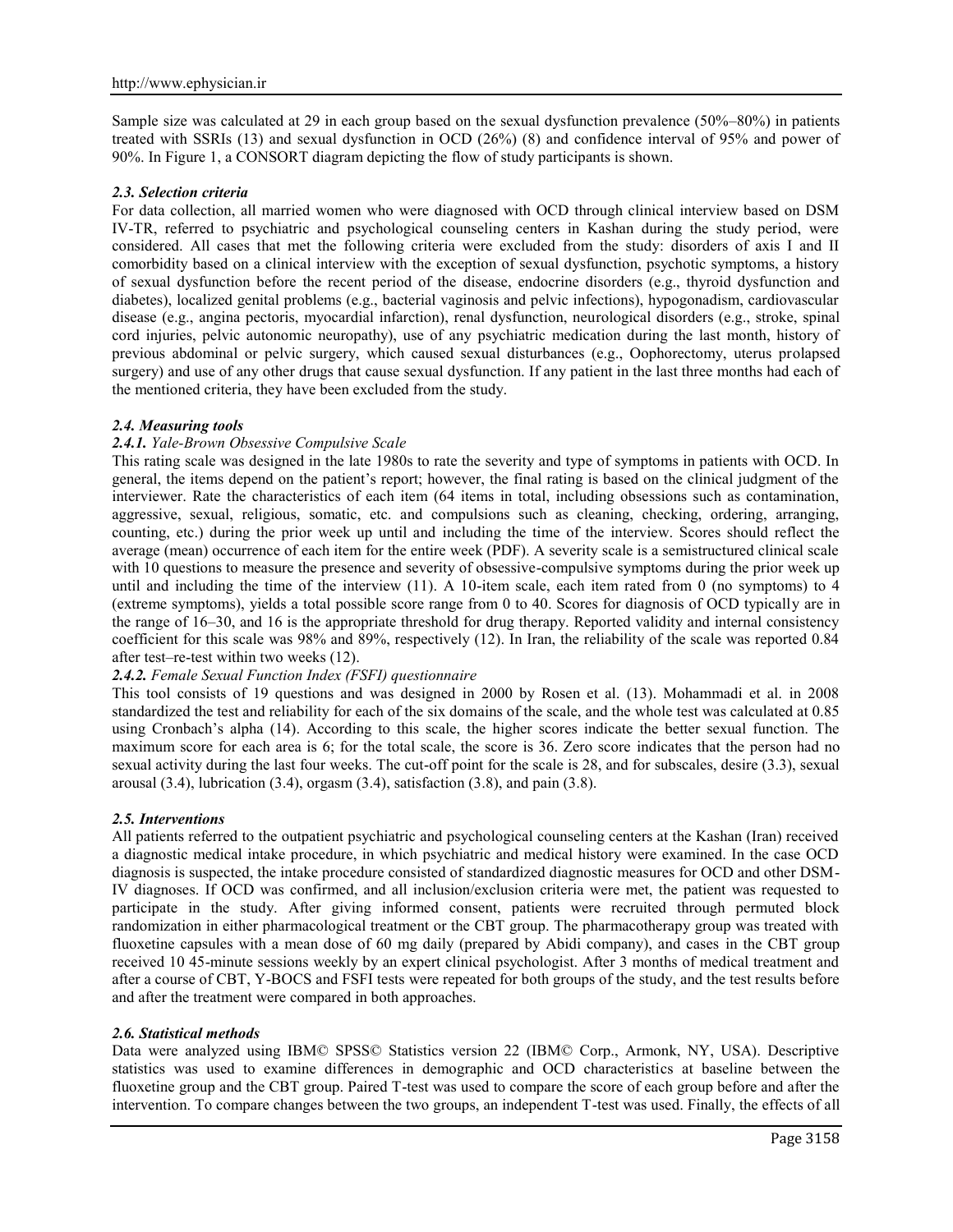potential factors on treatment outcome were analyzed using factorial ANCOVA. The level of statistical significance was set at  $p < 0.05$ .

## **3. Results**

A total of 58 women with OCD were finally allocated in two groups of 29 in this trial. The mean  $\pm$  S.D. age was  $32.58 \pm 5.74$  years (range 21-46). There was no significant difference between the CBT and fluoxetine groups regarding age, age at marriage, education level, and profession  $(p>0.05)$ . Table 1 shows the demographic characteristics of the study participants and between-group differences of variables. As can be seen in Table2, obsession of aggression was observed in 55.2% of women in the CBT group and 62.1% in the fluoxetine group. However, no significant correlation was found between groups regarding the aggression. Apart from compulsion subscales of ordering, arranging, and sexuality, no significant differences were found between the two groups in other subscales of OCD.

| Variables              |                    | CBT; $n$ (%) | Fluoxetine; $n$ (%) | $p$ -value |
|------------------------|--------------------|--------------|---------------------|------------|
| Age (year)             | $\leq$ 34          | 17 (58.6)    | 16(65.5)            |            |
|                        | $\geq$ 35          | 12(41.4)     | 13 (44.8)           | 0.588      |
| Education              | Primary school     | 2(6.9)       | 7(24.1)             | 0.09       |
|                        | Junior high school | (3.4)        | 4(13.8)             |            |
|                        | Senior high school | 9(31)        | 8(27.6)             |            |
|                        | Higher education   | 17 (58.6)    | 10(34.5)            |            |
| Age at marriage (year) | ≤9                 | 12(41.4)     | 12 (41.4)           | 0.074      |
|                        | $10 - 14$          | 15 (51.7)    | 15(51.7)            |            |
|                        | >15                | 2(6.9)       | 2(6.9)              |            |
| Occupation             | Housekeeper        | 23 (73.9)    | 28 (96.6)           | 0.052      |
|                        | Sedentary work     | 5(17.2)      | 0(0)                |            |
|                        | Student            | (3.4)        | 1(3.4)              |            |

**Table 1**. Demographics characteristics of participants in CBT and fluoxetine groups

|  | Table 2. Frequency of different type of OCD before intervention in two groups of treatment |  |  |
|--|--------------------------------------------------------------------------------------------|--|--|
|--|--------------------------------------------------------------------------------------------|--|--|

| Type of OCD |                        | CBT; $n$ (%) | Fluoxetine; $n$ (%) | <i>p</i> -value |  |
|-------------|------------------------|--------------|---------------------|-----------------|--|
| Obsession   | Aggression             | 16(55.2)     | 18(62.1)            | 0.79            |  |
|             | Contamination          | 29 (100)     | 26(89.7)            | 0.237           |  |
|             | Sexual                 | 6(20.7)      | 0(0)                | 0.023           |  |
|             | Hoarding               | 0(0)         | 4(13.8)             | 0.112           |  |
|             | Religious              | 8(27.6)      | 4(13.8)             | 0.331           |  |
|             | Symmetry               | 5(17.2)      | 6(20.7)             | 0.738           |  |
|             | Somatic                | 6(20.7)      | 12(41.4)            | 0.155           |  |
|             | Miscellaneous          | 15(51.7)     | 16(55.2)            | 0.792           |  |
| Compulsion  | Cleaning               | 29 (100)     | 20(69)              | $N.S^*$         |  |
|             | Checking               | 24 (82.8)    | 20(69)              | 0.358           |  |
|             | Ordering $&$ arranging | 3(10.3)      | 6(20.7)             | 0.47            |  |
|             | Counting               | 4(13.8)      | 0(0)                | 0.112           |  |
|             | Symmetry               | 4(13.8)      | 13 (44.8)           | 0.02            |  |
|             | Hoarding               | 4(13.8)      | 3(10.3)             | $N.S*$          |  |
|             | Miscellaneous          | 11(37.9)     | 17(5.6)             | 0.189           |  |

\*NS: Non-significant

Table 3 compares the obtained results from analysis of intervention in terms of obsession severity status. As shown, there was no significant difference between two groups of the study regarding the number of cases with the severe obsession and mean score of OCD prior to commencing of the treatment  $(p>0.05)$ . It is apparent from this table that, in both groups of the study, a statistically significant reduction in obsession score was found after treatment (p<0.001) (Table3). In addition, covariance analysis revealed that there was no difference between treatment groups regarding reduced obsession scores ( $p=0.156$ ), and the only factor affecting the obsession score has been the previous OCD score of the subjects (p=0.001). In terms of pre-intervention sexual function score, no significant differences were found between two groups of study regarding mean FSFI score (p=0.187) (Table 4). It can be seen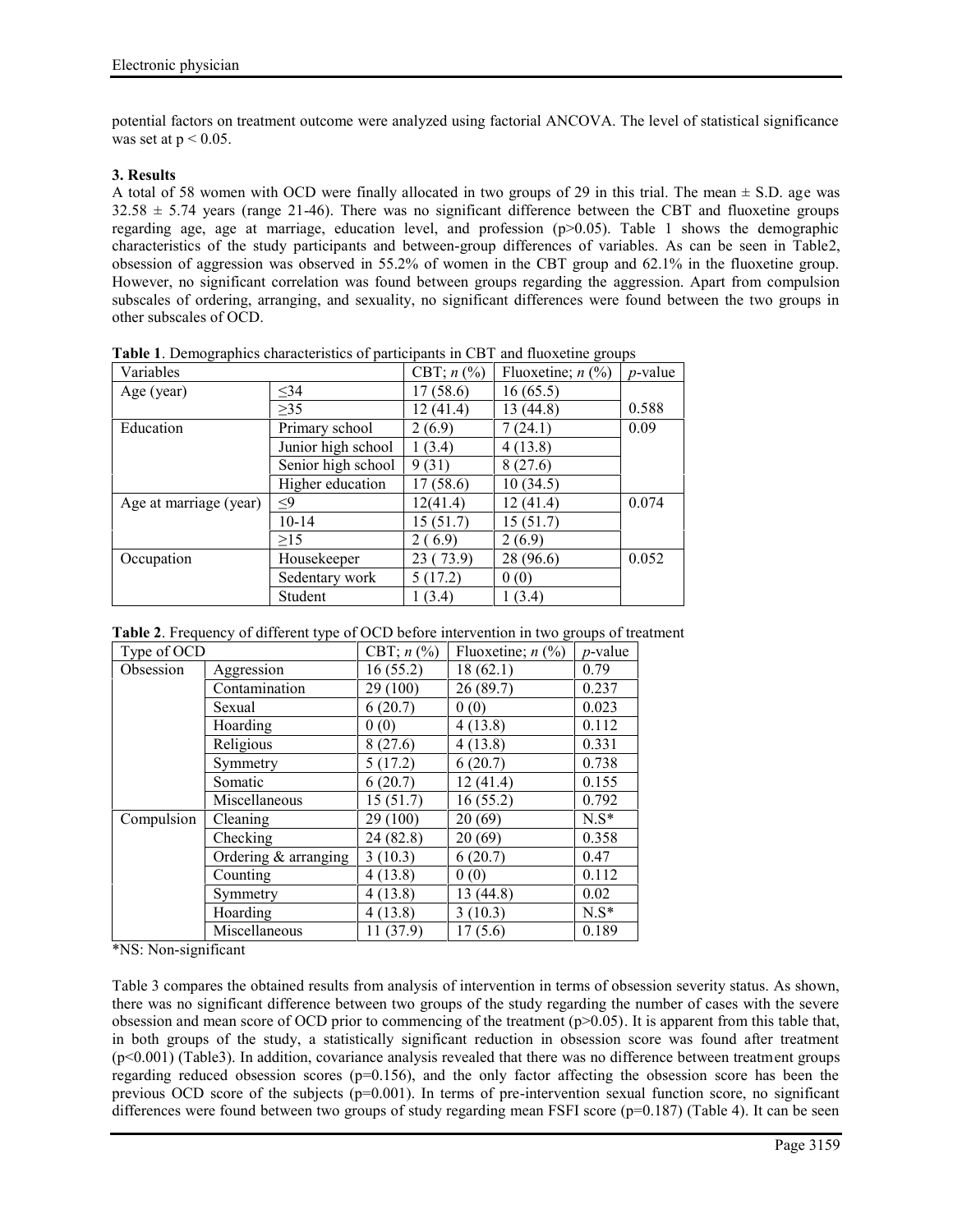from the data in Table 4 that the mean score of desire before and after intervention was significant in CBT (p=0.039) but not in fluoxetine group (p=0.35). Also it can be seen that desire score has changed significantly before and after treatment in both groups of the study (p=0.028). In addition, no statistically significant difference was found regarding mean satisfaction score before and after intervention in CBT group (p=0.076) but significant difference  $(p=0.008)$  in the fluoxetine group. Moreover, what is interesting in the data of Table 4 is that, after intervention, satisfaction score in the CBT group was increased, while this score was decreased in the fluoxetine group. The difference between satisfaction and orgasm score changes in both groups after the intervention was statistically significant ( $p<0.05$ ). Covariance analysis to adjust the effects of sexual function score, age, and marriage duration showed that FSFI score changes were not significantly affected by the treatment groups  $(p=0.001)$  (Table 4).

| Treatment groups | Obsession status | Before intervention; $n$ (%) | After intervention; $n$ (%) | <i>p</i> -value |
|------------------|------------------|------------------------------|-----------------------------|-----------------|
| <b>CBT</b>       | Not:             | 0(0)                         | 5(17.2)                     | < 0.001         |
|                  | Mild             | 0(0)                         | 10(34.5)                    |                 |
|                  | Moderate         | 13(44.8)                     | 10(34.5)                    |                 |
|                  | Severe           | 16(55.2)                     | 4(13.8)                     |                 |
|                  | Mean $\pm$ S.D.  | $25.48\pm4.2$                | $16.7\pm 6.63$              |                 |
| Fluoxetine       | Not.             | 0(0)                         | 0(0)                        | < 0.001         |
|                  | Mild             | 0(0)                         | 7(24.1)                     |                 |
|                  | Moderate         | 15(51.7)                     | 19(65.5)                    |                 |
|                  | Severe           | 14(48.3)                     | 3(10.3)                     |                 |
|                  | Mean $\pm$ S.D.  | $25.65\pm4.8$                | $18.79 \pm 4.26$            |                 |

**Table 3.** Frequency of obsession status of subjects before and after intervention

**Table 4**. Mean and standard deviation of subscales of the sexual function in both groups of the study before and after the intervention based on FSFI

| Sexual       | <b>CBT</b>   |               |        | Fluoxetine   |               |       | p-value   |
|--------------|--------------|---------------|--------|--------------|---------------|-------|-----------|
| function     | Before       | After         | $D -$  | Before       | After         | $p-$  | (Between) |
| subscales    | intervention | intervention  | value  | intervention | intervention  | value | groups)   |
| Desire       | 5.41(1.2)    | 6.06(1.38)    | 0.039  | 5.2(0.97)    | 4.96(1.29)    | 0.354 | 0.028     |
| Arousal      | 11.62(0.76)  | 13.65(3.93)   | < 0.01 | 10.79(0.59)  | 10.17(3.05)   | 0.443 | 0.006     |
| Lubrication  | 13.82(0.85)  | 14.27 (3.98)  | 0.449  | 11.75(0.48)  | 11.51(2.92)   | 0.707 | 0.428     |
| Orgasm       | 10.37(0.6)   | 11.10(3.05)   | 0.008  | 8.82(0.39)   | 7.86(3.23)    | 0.095 | 0.009     |
| Satisfaction | 10.65(0.69)  | 11.62(3.61)   | 0.076  | 10.31(0.47)  | 6.68(3)       | 0.008 | 0.002     |
| Pain         | 11.27(0.71)  | 11.34(3.74)   | 0.858  | 11.7(0.47)   | 9.62(3.58)    | 0.121 | 0.129     |
| <b>FSFI</b>  | 63.17(3.45)  | 63.06 (17.58) | 0.024  | 58.06 (1.59) | 52.82 (12.35) | 0.046 | 0.003     |

# **4. Discussion**

This study investigated sexual function of women with OCD enrolled in a randomized clinical trial comparing fluoxetine and CBT. In this sample, our findings demonstrate a significant reduction in symptom severity of OCD after treatment with fluoxetine and CBT, indicating that CBT can be an alternative for fluoxetine therapy in such patients. In the fluoxetine group regarding sexual function, although there was no significant reduction in terms of arousal, lubrication, orgasm, and pain after treatment, but in the satisfaction area and sexual function, in general, a significant decrease was observed. In the CBT group, the sexual function of the patients in the phases of sexual desire, arousal, and orgasm was statistically significant improved. However, in terms of lubrication, pain, and satisfaction, despite the better scores, the changes were not statistically significant. In general, therefore, it seems that sexual function after treatment of OCD in the CBT group was more significantly improved than in the fluoxetine group; overall, sexual function has worsened in the later one. Medication usually is an effective treatment for OCD. About 7 out of 10 people with OCD will benefit from either medication or CBT. For those who benefit from medication, they usually see their OCD symptoms reduced by 40%–60%. SSRIs, which are traditionally used as antidepressants, also help to address OCD symptoms. For SSRIs to work, they must be taken regularly, but about half of the OCD patients stop taking their medication due to side effects or for other reasons (15). One of the most important reasons for discontinuing these drugs is sexual dysfunctional caused by these medications (16). Few studies were evaluated of sexual dysfunction associated with drug treatment in OCD (17, 18); however, a series of studies have described the effects of antidepressants on sexual health (19-23). Sexual dysfunction as a side effect of SSRI treatment is common and is typically seen in one-third of patients. Among the sexual side effects most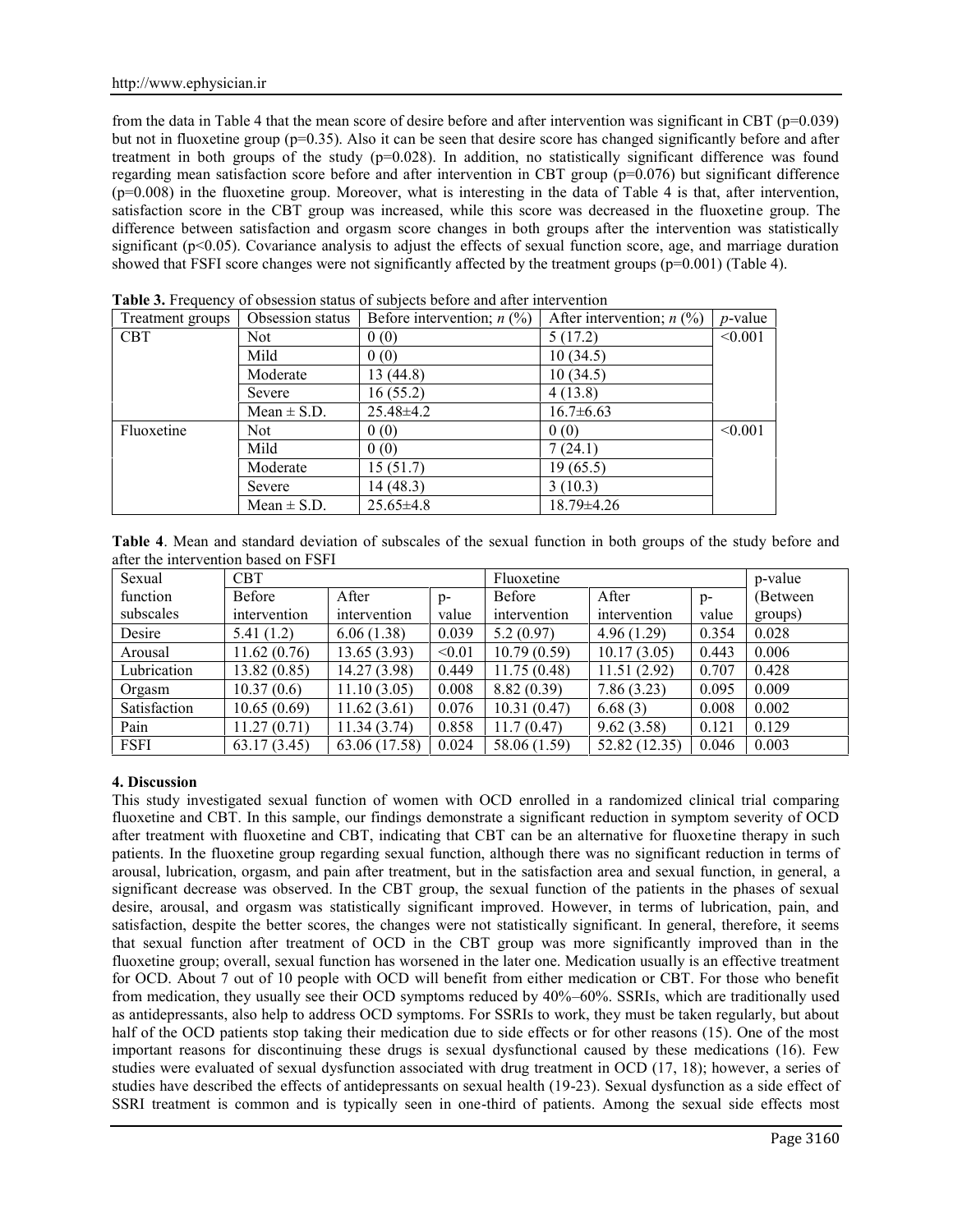commonly associated with SSRIs are delayed ejaculation and absent or delayed orgasm. Sexual desire (libido) and arousal difficulties are also frequently reported (24). Animal studies of the impact of serotonin agonist and antagonist agents on mounting and ejaculation have reported inconsistent results. Differential roles of different 5-HT receptor activation on sexual behavior may explain some of these inconsistencies (25). Most evidence indicates that  $5-HT<sub>1</sub>A$  receptor agonists inhibit sexual behavior, while  $5-HT<sub>2</sub>$  or  $5-HT<sub>3</sub>$  receptors may exert a positive influence (26). One of the assumed hypotheses for SSRI-induced loss of sexual desire is the role of the 5-HT1A receptor mediated norepinephrine neurotransmission. Because the sympathetic nervous system is supposed to be involved in sexual arousal in women, a small study analyzed the effect of sympathetic activation on SSRI-induced sexual dysfunction. Women who received Paroxetine and Sertraline, which are both highly selective for 5-HT1A, showed improvement in sexual arousal and orgasm after taking ephedrine before sexual activity. Women who took fluoxetine, which is less selective for 5-HT1A, show no change or decreased sexual function (27). The present findings seem to be consistent with above-mentioned studies and suggest that fluoxetine has an important role in worsening of sexual function, especially in the subscale of satisfaction in women with OCD. The incidence of sexual dysfunction related to SSRIs also can be difficult to determine because some sexual dysfunction often accompanies a primary psychiatric disorder or physical illness (25). The incidence of SSRI-associated sexual dysfunction was reported 30% to 50% by Balon (28), although others have reported higher incidences up to 80% (19), which is in agreement with the results of the current study. Few studies can be found in the literature attempting to measure the quality of sexually function of OCD patients after pure psychological treatment such as CBT. Franklin ME et al. (2002) during a clinical trial compared the effectiveness of CBT versus CBT plus SSRI in OCD treatment. In a clinical sample of 56 outpatients, 31 cases (55%) received CBT alone, and 25 (45%) received CBT plus SSRI. Both groups made clinically significant and comparable post-treatment gains, suggesting that CBT is effective with or without concomitant pharmacotherapy. Despite the different study design, the common feature of our study and Franklin's one is effectiveness of CBT alone on OCD treatment (29). Several studies have been conducted on sexual function in women with anxiety disorders, including OCD, and, despite comparable results, different and sometimes conflicting results were met (30-34). For example, Vulink NC et al. (2006) during their study on sexual pleasure in women with OCD, revealed that female subjects with OCD had low sexual pleasure, high sexual revulsion, and decreased sexual functioning, which are not only attributed to medication or contamination obsessions (30). It can be inferred from some studies that decreased libido and sexual dysfunction are part of OCD characteristics (30, 31, 35, 36), and, due to the potentially confounding effects of the illness itself, it is difficult to attribute loss of sexual desire directly to SSRIs (37). Nevertheless, SSRIs are associated with risk of clinically significant sexual dysfunction (25). None of the above studies evaluate sexual satisfaction and sexual function after intervention, and data were found in literature reviews comparing OCD treatment with psychotropic medications and CBT; thus the design has been applied in the present study. Fear of contamination from sexual activity in most of the above mentioned studies has been reported as an important factor for sexual dysfunction in OCD patients. However, in our study, despite the fact that all participants who have contamination obsession have suffered from compulsive washing; after CBT intervention, although the phases of lubrication and pain were improved, the change was not significant. Nevertheless, sexual desire, sexual arousal, and orgasm were improved significantly. Generally, it can be concluded that the changes in cognitive errors in terms of contamination and, on the other hand, behavioral therapy could improve the first phases: increasing sexual desire, sexual arousal, and leading orgasm in such cases, while no optimum vaginal lubrication is produced, and no sexual intercourse pain relief is followed. Limitations of our study were loss to follow-up in the fluoxetine group, which was high; this problem was solved by continuing upsampling to achieving results. Second, the taboo of talking about the issues about sexual problems was a major concern, and we tried to overcome this by talking with patients.

# **5. Conclusions**

In conclusion, our findings showed a significant reduction in symptom severity of OCD after treatment with fluoxetine and CBT, indicating that CBT can be an alternative for fluoxetine therapy in such patients. Therefore, both pharmacotherapy and CBT can be used for this purpose in clinical practices, but more studies are needed.

#### **Clinical trial registration:**

The trial was registered at the Iranian Registry of Clinical Trials (http://www.irct.ir) with the Irct ID: IRCT2013091014619N1.

#### **Funding:**

The authors received no financial support for the research, authorship, and/or publication of this article.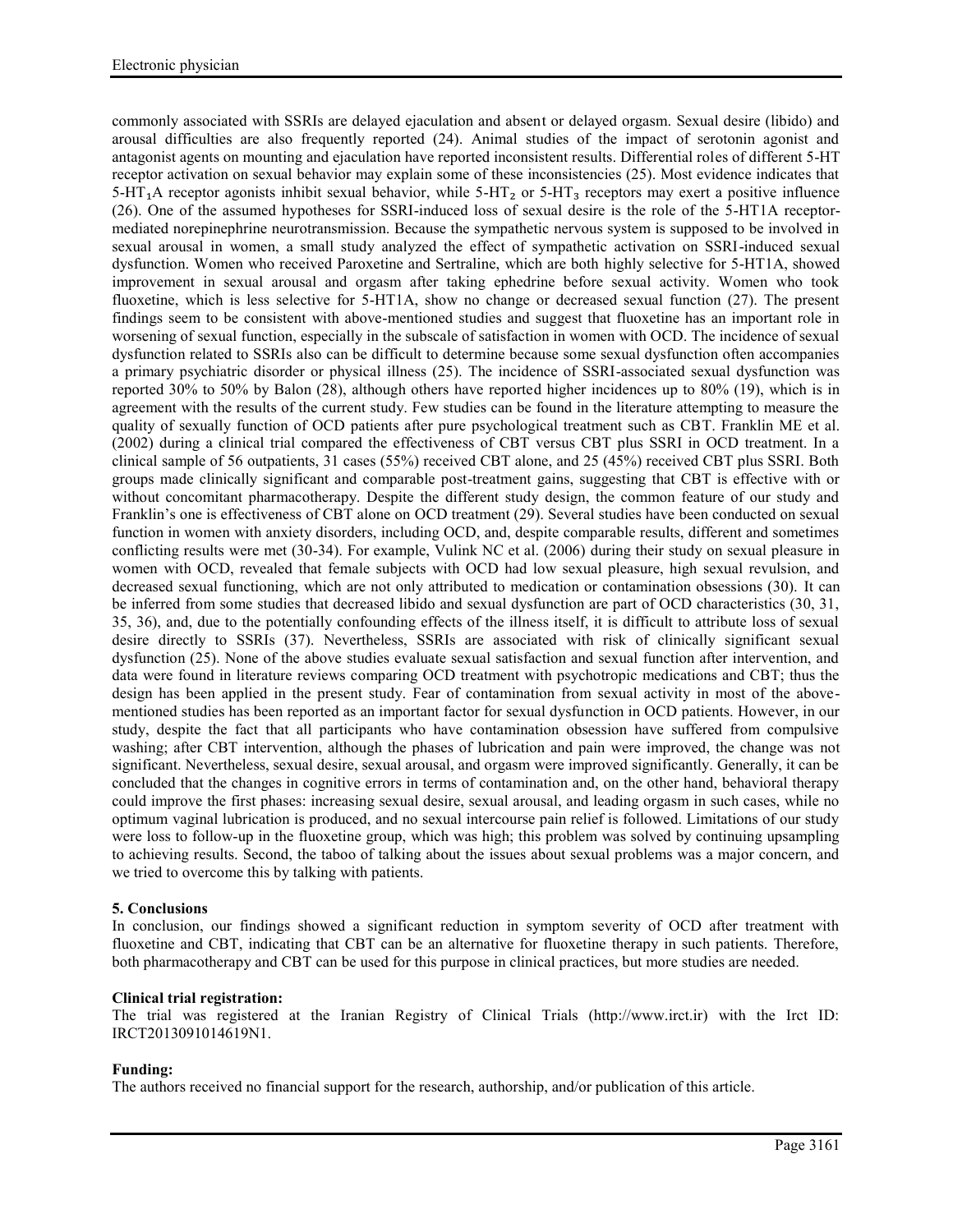## **Acknowledgments:**

This study was the postgraduate thesis of the first author, Dr. Zahra Sabetnejad, for psychiatry specialty, which was supported by Kashan University of Medical Science, school of medicine, Kashan, Iran. The authors thank the patients, their families, and the personnel of psychiatric and psychological counseling centers in Kashan and Dr. Akbari for help with statistical analyses and planning the logistics of the research.

# **Conflict of Interest:**

There is no conflict of interest to be declared.

## **Authors' contributions:**

All authors contributed to this project and article equally. All authors read and approved the final manuscript.

## **References:**

- 1) Sadock BJ, Sadock VA. Kaplan and Sadock's synopsis of psychiatry: Behavioral sciences/clinical psychiatry. Lippincott Williams & Wilkins. 2011.
- 2) Olatunji BO, Davis ML, Powers MB, Smits JA. Cognitive-behavioral therapy for obsessive-compulsive disorder: A meta-analysis of treatment outcome and moderators. J Psychiatr Res. 2013; 47(1): 33-41. doi: 10.1016/j.jpsychires.2012.08.020. PMID: 22999486.
- 3) Kendurkar A, Kaur B. Major depressive disorder, obsessive-compulsive disorder, and generalized anxiety disorder: do the sexual dysfunctions differ? Prim Care Companion J Clin Psychiatry. 2008; 10(4): 299-305. PMID: 18787674, PMCID: PMC2528235.
- 4) Sadock BJ, Sadock V, Ruiz P. Comprehensive textbook of psychiatry. 9th. Philadelphia: Volkmar, Klin, Robert, Schultz & Mathew. 2009; 3540.
- 5) Storch EA, Merlo LJ, Lehmkuhl H, Geffken GR, Jacob M, Ricketts E, et al. Cognitive-behavioral therapy for obsessive–compulsive disorder: A non-randomized comparison of intensive and weekly approaches. J Anxiety Disord. 2008; 22(7): 1146-58. doi: 10.1016/j.janxdis.2007.12.001. PMID: 18242950.
- 6) Akrami N, kalantari M, Arizi HR, Abedi MR, Maroufi M. Comparison of the Effectiveness of Behavioral- Cognitive and Behavioral Meta Cognitive Approaches in Patient with Obsessive-Compulsive Disorder (OCD). Journal of Clinical Psycology. 2010; 2(2): 59-71.
- 7) Arroll B, Macgillivray S, Ogston S, Reid I, Sullivan F, Williams B, et al. Efficacy and tolerability of tricyclic antidepressants and SSRIs compared with placebo for treatment of depression in primary care: a meta-analysis. Ann Fam Med. 2005; 3(5): 449-56. doi: 10.1370/afm.349. PMID: 16189062, PMCID: PMC1466912.
- 8) Bishop JR, Chae SS, Patel S, Moline J, Ellingrod VL. Pharmacogenetics of glutamate system genes and SSRI-associated sexual dysfunction. Psychiatry Res. 2012; 199(1): 74-6. doi: SSRI-associated sexual dysfunction. Psychiatry Res. 2012; 199(1): 74-6. doi: 10.1016/j.psychres.2012.03.048. PMID: 22534499, PMCID: PMC3458139.
- 9) Aukst-Margetić B, Margetić B. An open-label series using loratadine for the treatment of sexual dysfunction associated with selective serotonin reuptake inhibitors. Prog Neuropsychopharmacol Biol Psychiatry. 2005; 29(5): 754-6. doi: 10.1016/j.pnpbp.2005.04.007. PMID: 15913872.
- 10) Ziaee T, Jannati Y, Mobasheri E, Taghavi T, Abdollahi H, Modanloo M, et al. The relationship between marital and sexual satisfaction among married women employees at Golestan University of Medical Sciences, Iran. Iran J Psychiatry Behav Sci. 2014; 8(2): 44-51. PMID: 25053956, PMCID: PMC4105603.
- 11) Zohar J. Obsessive Compulsive Disorder: Current Science and Clinical Practice. John Wiley & Sons. 2012. doi: 10.1002/9781119941125.
- 12) Kaplan SL. A Self-Rated Scale for Obsessive-Compulsive Disorder. J Clin Psychol. 1994; 50(4): 564-74. doi: 10.3928/0048-5713-19890201-07. PMID: 7983204.
- 13) Rosen R, Brown C, Heiman J, Leiblum S, Meston C, Shabsigh R, et al. The Female Sexual Function Index (FSFI): a multidimensional self-report instrument for the assessment of female sexual function. J Sex Marital Ther. 2000; 26(2): 191-208. doi: 10.1080/009262300278597. PMID: 10782451.
- 14) Ghassamia M, Asghari A, Shaeiri MR, Safarinejad MR. Validation of psychometric properties of the Persian version of the Female Sexual Function Index. Urol J. 2012; 10(2): 878-85. PMID: 23801471.
- 15) Kupfer DJ, Hales RE, Yudofsky SC, Roberts LW. The American Psychiatric Publishing Textbook of Psychiatry, Sixth Edition. American Psychiatric Pub. 2014. doi: 10.1176/appi.books.9781585625031.
- 16) Ferguson JM. SSRI antidepressant medications: adverse effects and tolerability. Prim Care Companion J Clin Psychiatry. 2001; 3(1): 22-7. doi: 10.4088/PCC.v03n0105. PMID:15014625, PMCID: PMC181155.